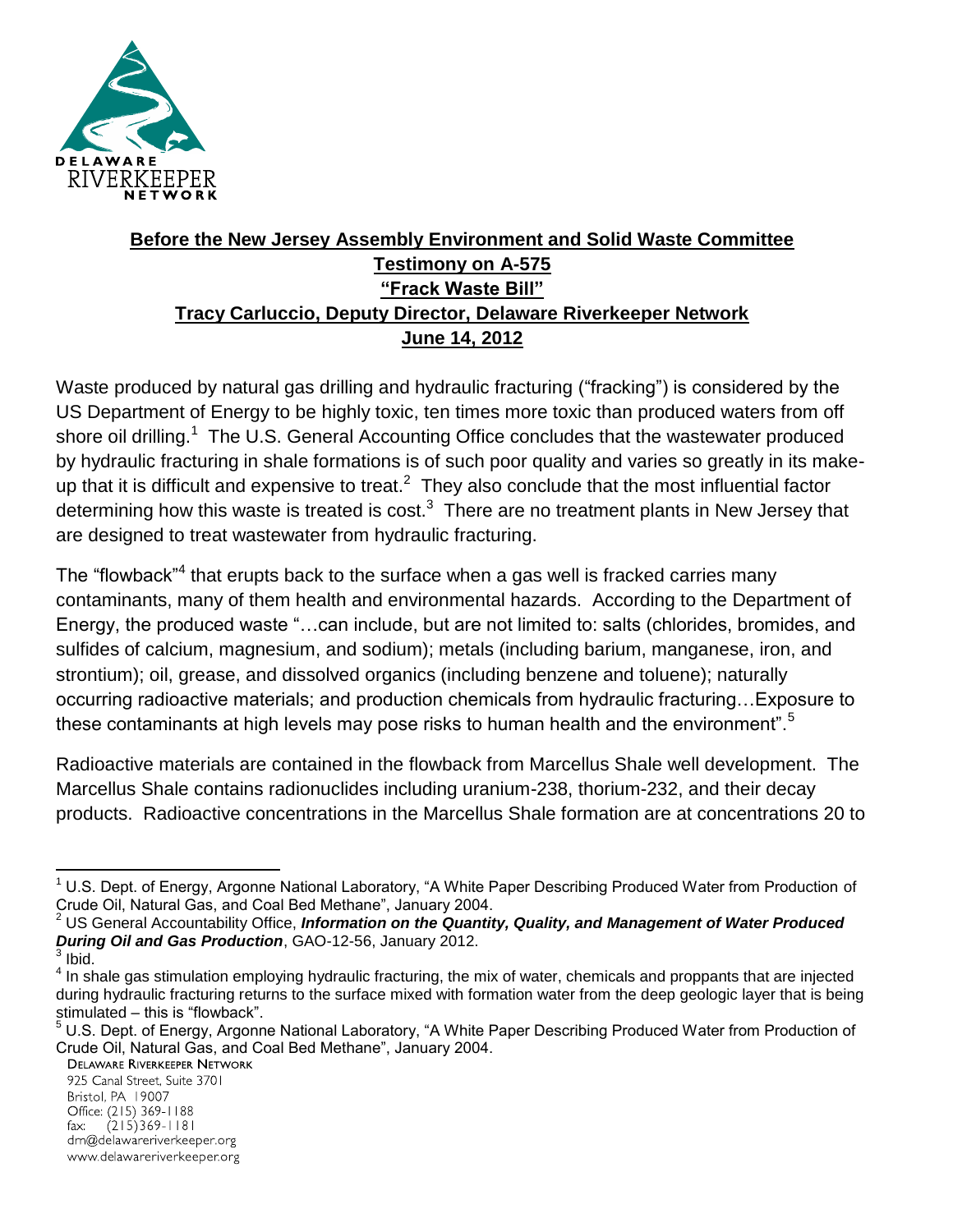25 times background, making shale gas wastewater extremely radioactive. $^6$  Sampling and datagathering by New York State detected radiological parameters in Marcellus Shale flowback, including Radium-226<sup>7</sup>, the longest lived isotope of radium with a half-life of 1600 years. Gross Alpha, Gross Beta, Total Alpha Radium and Radium-228 were also found.<sup>8</sup> Radium-226, a decay product of the Uranium-238 decay chain, is taken up like calcium into bone<sup>9</sup> where it concentrates. Radium-226 can cause lymphoma, bone cancer, and diseases that affect the formation of blood, such as leukemia and plastic anemia. The radioactive decay product of radium is radon, which is very dangerous and is the second leading cause of lung cancer in the United States.<sup>10</sup>

EPA has set federal air limits, cleanup standards, and a maximum contaminant level for radium 226 and 228 under the Safe Drinking Water Act due to human health hazards.<sup>11</sup> EPA has the authority to regulate all Naturally Occurring Radioactive Materials (NORM), but generally has not done so, leaving a regulatory gap in terms of human health and a lack of data regarding impacts to the natural environment, such as aquatic life.<sup>12</sup>

There are many other highly dangerous materials in frack waste, including arsenic, mercury, and hazardous hydrocarbons such as BTEX. Barium, bromides, Total Dissolved Solids that are high in toxic salts, and other pollutants, many of which are carcinogenic or have other health effects, are known to be present in sampled Marcellus Shale frack wastewater from Pennsylvania and West Virginia. New York State has identified 154 parameters<sup>13</sup> in this wastewater and in testimony before the U.S. Senate, Dr. Conrad Volz of University of Pittsburgh verified that levels of barium, benzene, bromides, 2-butoxythanol (2-BE) and strontium, all exceeded safe levels set by USEPA in discharges from a "brine" treatment plant in Pennsylvania that discharges frack wastewater to Blacklick Creek, a tributary to the Allegheny River.<sup>14</sup>

The threat of radioactivity being released into waterways became an issue in Pennsylvania in 2011 when the USEPA notified PADEP that radioactivity must be tested for in the State's waterways due to discharges of gas drilling wastewater.<sup>15</sup>  $E$ PA also advised PADEP that existing permits for publicly owned sewage treatment works and waste facilities did not allow the acceptance of gas drilling wastewater without "critical provisions necessary to effective processing

l  $^6$  Marvin Resnikoff, Ph.D., Radioactive Waste Management Associates, "Comments on Marcellus Shale Development", October 2011.

 $^7$  Ibid. Table 5.24.

<sup>&</sup>lt;sup>8</sup> Ibid.

<sup>&</sup>lt;sup>9</sup> <http://www.epa.gov/radiation/radionuclides/radium.html#inbody>

 $10$  Ibid.

 $11$  Ibid.

<sup>&</sup>lt;sup>12</sup> Glenn C. Miller, Ph. D., *Comments to Delaware Riverkeeper Network on the Delaware River Basin Commission's Draft Proposed Natural Gas Development Regulations*, 2011.

<sup>13</sup> New York State Department of Environmental Conservation, *Revised Draft Supplemental Generic Environmental Impact Statement on the Oil, Gas, and Solution Mining Regulatory Program, Well Permit Issuance for Horizontal Drilling and High-Volume Hydraulic Fracturing to Develop the Marcellus Shale and other Low-Permeability Gas Reservoirs*, September 2011, Table 5.9.

<sup>14</sup> Volz, Conrad Daniel, PhD., Before the Senate Committee on Environment and Public Works and its Subcommittee on Water and Wildlife, Joint Hearing, April 12, 2011.

<sup>&</sup>lt;sup>15</sup> USEPA letter from Shawn M. Garvin, Regional Administrator to The Honorable Michael Krancer, Acting Secretary, PADEP, 3.7.11.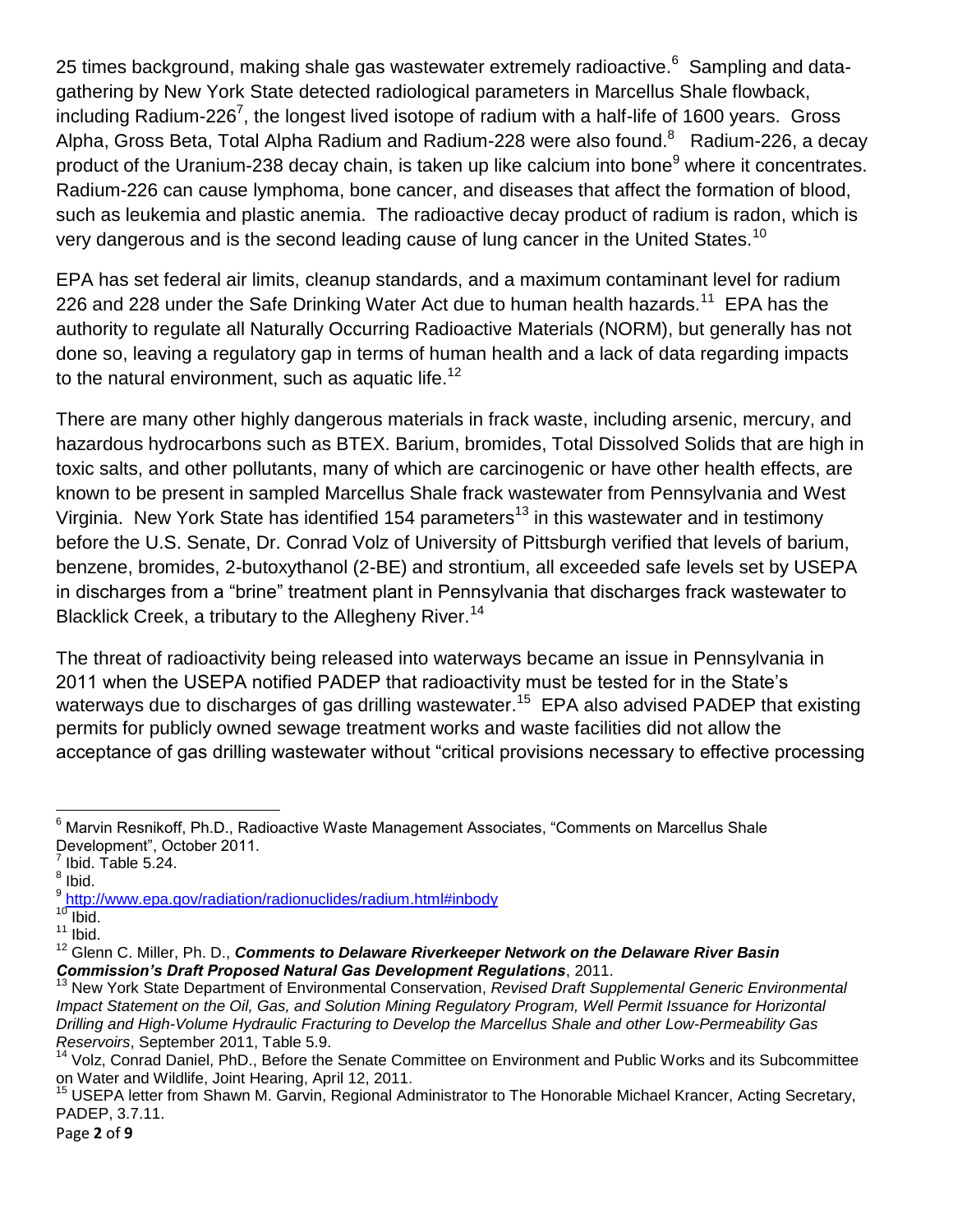and treatment" of the wastewater.<sup>16</sup> This led to the State asking wastewater discharge facilities in the state to stop discharging gas drilling wastewater but not all discharges have stopped. Still, the cutback in what is being processed in-state has caused gas drillers in Pennsylvania to send waste elsewhere, such as Ohio. But gas waste injection wells in the Youngstown Ohio region then became overloaded, causing earthquakes. Ohio has put a moratorium of waste being injected in some of Ohio's disposal wells. The squeeze for places to dispose of this waste has led to operators traveling very long distances to get rid of their waste.

New Jersey is a likely target because of its proximity to the Marcellus Shale region. In fact, the drive from Susquehanna County wells where the waste that was already shipped here originated, is shorter to New Jersey (3 hours) than to Pennsylvania's "brine" discharge plants (5 hours) or the Ohio disposal wells (5 ½ hours).

And the drilling pace has kept the frack waste flowing - 1.4 billion gallons of frack waste was produced in Pennsylvania alone in 2011.<sup>17</sup> The amount of flowback that initially erupts to the surface in Pennsylvania shale gas wells varies but is estimated to be about 10% of the volume injected; on average, approximately 5 million gallons of water is used to hydraulically fracture the well. This results in about a half million gallons of wastewater on average per well. Considering the large number of wells involved (PADEP issued 5,728 drilling permits for oil and gas wells in 2011; 2,907 new oil and gas wells were spudded in 2011)<sup>18</sup>, the volume of wastewater produced in Pennsylvania has increased exponentially over the past 5 years and the number of permitted facilities where the waste can be shipped is still inadequate.

And the shipping of frack wastewater to New Jersey facilities is not new. In 2009-2010, 1,386,595 gallons of fracking wastewater was sent to Dupont's Chambers Works facility in Salem County primarily from Susquehanna County. Traveling hundreds of miles to get rid of toxic wastewater is part of doing business for shale drillers. Another 1.4 million gallons were sent to Bucks County PA for discharge into a tributary to the Delaware River, Neshaminy Creek. Both these discharges – to Dupont and to Hatfield Township Municipal Treatment Plant in Bucks County - were illegal because they were not approved by the Delaware River Basin Commission, the agency in charge of water resources of the Delaware River Watershed. And yet no enforcement action has been taken by any agency—PADEP, DRBC or NJ Department of Environmental Protection. These environmental agencies have not prosecuted this illegal wastewater dumping; and more – legal and illegal -- could be happening that we don't even know about. That's why we need the New Jersey Assembly to stand up for our drinking water and communities. No one else has our back.

Further compounding the frack waste backlog is the lack of enough landfills and drilling mud processing facilities in the Marcellus Shale region. That is why drilling mud and drill cuttings have been brought to New Jersey to Clean Earth facilities in Kearney in Hudson County and Carteret in Middlesex County. 737.92 barrels (30,786 gallons) of "drilling waste" or drilling mud was taken to Clean Earth of North Jersey between July and December 2011 and 478.90 tons of drill cuttings

- <sup>17</sup> <https://www.paoilandgasreporting.state.pa.us/publicreports/Modules/DataExports/DataExports.aspx>
- <sup>18</sup> PADEP website, 1.24.12
- Page **3** of **9**

 $\overline{a}$ 

<sup>&</sup>lt;sup>16</sup> USEPA letter from Shawn M. Garvin, Regional Administrator to The Honorable Michael Krancer, Acting Secretary, PADEP, 3.7.11, p.2.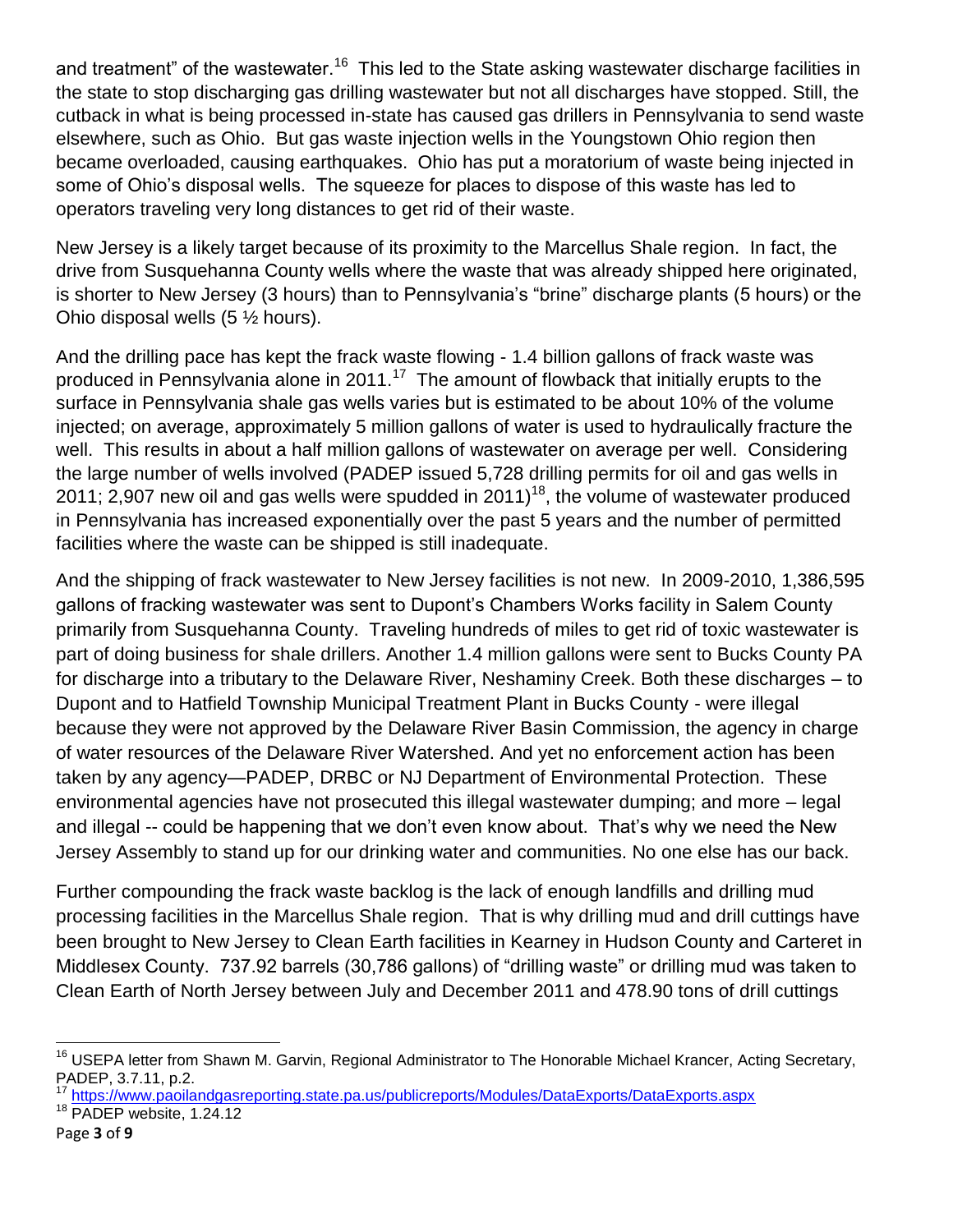were sent to Clean Earth of Carteret between July and Dec 2011.<sup>19</sup> The waste that went to Kearney was called "drilling waste" or "drilling mud" and was measured in barrels, not tons like the drill cuttings that went to Carteret. It is debatable whether this waste was considered a solid or a liquid by the receiving facility and it is unclear how distinctly the definition of solid and liquid is applied at the source—the gas well site.

There have been instances in New York State where runny sludgy-type waste was delivered to landfills as "solids". Since there is no adopted regulatory standard at the source where the waste is loaded or at the receiving end as to what is a "waste solid" and what is "wastewater", the terms are inexact and operators have used this to ship waste to landfills that perhaps should have gone to wastewater facilities (which may be more expensive but required by law). This is an important reason why the proposed bill must cover solids, sludge, cuttings and other by-products, not only wastewater; if these materials are not included, the Bill could be creating a dangerous loophole that can be easily exploited by operators who want to dispose of the waste fluids as inexpensively as possible.

Also, frack waste solids and cuttings have all the same contaminants and can even pose greater health risks. Contaminants concentrate in the residual sludge – for instance, membranes screen out toxic levels of salts from the "brine" produced by fracking and radioactivity concentrates in wet rock cuttings that are produced by drilling, producing a waste with proportionally higher radioactivity. The cuttings, separated from the drilling fluid by screens, may contain up to 20% radioactive liquid.<sup>20</sup> These materials are typically shipped off to a hazardous waste plant or landfill. Were radioactive cuttings received in Carteret? This facility is not designed to accept highly radioactive materials – concentrated radioactive waste has to be sent to a licensed disposal facility that is designed to handle radioactive wastes, such as Energy Solutions in Utah. $^{21}\,$  That kind of facility does not exist in New Jersey.

But because Utica Shale is located in New Jersey, the issue of frack waste is not an import issue—it is a discharge, treatment, disposal and storage issue for New Jersey-produced frack waste as well. The Utica is much deeper than the Marcellus shale so much more waste will be produced – the drill bores will be longer and produce at least twice as much in muds and cuttings, and will require much larger volumes of water and chemicals to frack and will, in turn, produce much larger quantities of flowback, which must be disposed of. The radioactivity and other deep geology pollutants that comprise the flowback from the Marcellus exist and could be worse for the Utica. Utica Shale wells in Ohio are proving to contain "wet" gas, which means they are high in hydrocarbons and oil, posing additional environmental impacts from the off-gassing of polluting volatile organic compounds from frack pits, condensate tanks, and well sites.

Frack waste, whether from New Jersey or elsewhere, must be banned from New Jersey. We don't have the facilities to safely treat it now and we won't know how to design those plants until the federal government finishes studying how to treat the waste safely. EPA is developing standards,

 $20$  Ibid.  $21$  Ibid.

 $\overline{a}$ <sup>19</sup> <https://www.paoilandgasreporting.state.pa.us/publicreports/Modules/Waste/WasteByWasteFacility.aspx>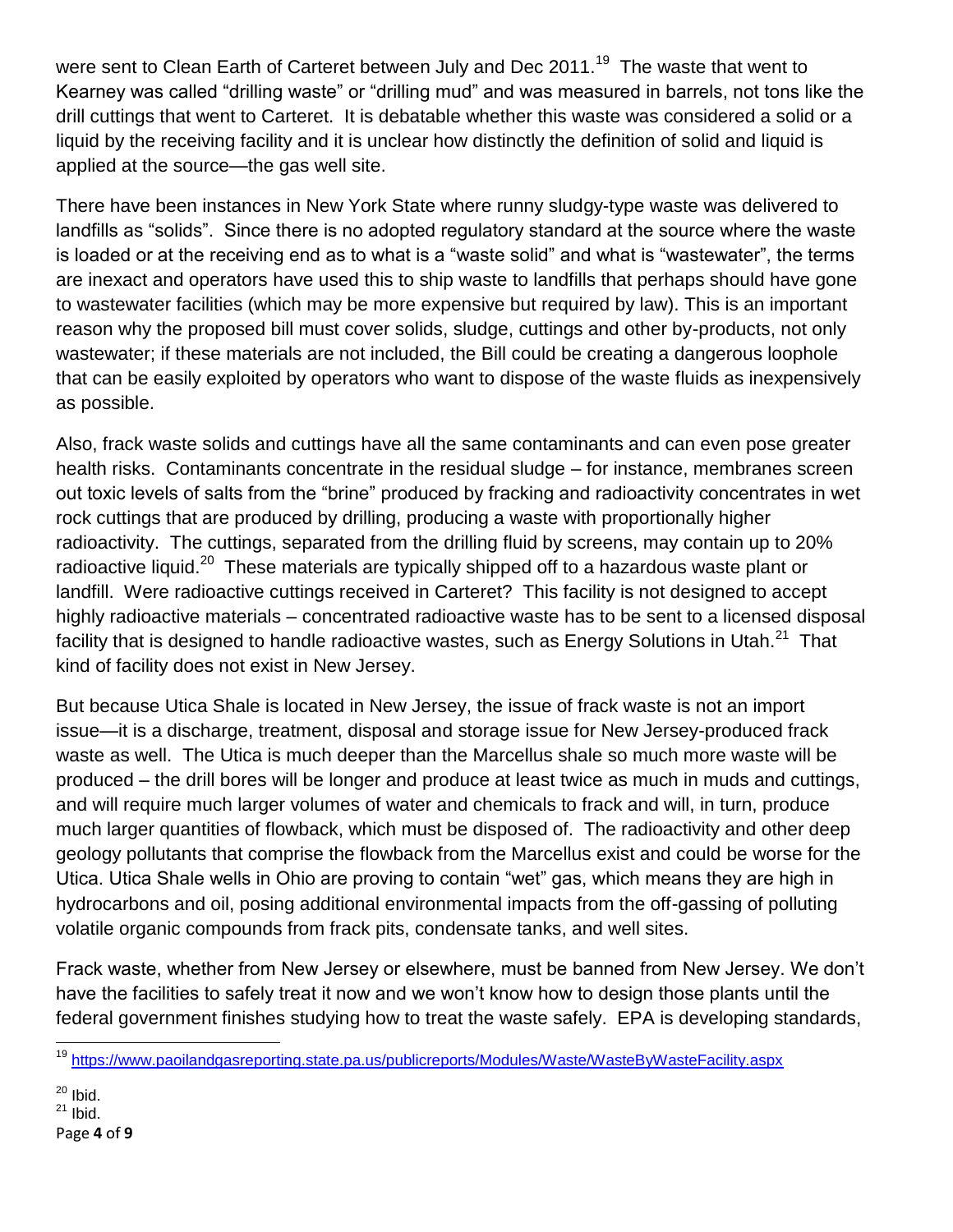expected to be proposed in 2014. This will only address part of the management issues and will leave some critical loopholes in place that pose environmental threats. Because of a 1988 oil and gas industry waste exemption from the Resource Conservation and Recovery Act (RCRA), these regulations will not regulate the wastewater as hazardous, even though there are hazardous constituents in the wastewater. $^{22}$  The list of RCRA exempt wastes includes produced water, drilling fluids and muds, drill cuttings, hydrocarbons, hydraulic fracturing fluids, pit sludges, certain gases and hydrocarbons, workover wastes and sediment from the bottom of tanks.<sup>23</sup> The treatment regulations will be proposed by EPA without reclassifying the waste, which will not address the essential problem that hazardous waste is being handled as if it were not hazardous, posing pollution issues. There is also no incentive for companies to minimize hazardous waste since they do not have to meet the high level of management and treatment this hazardous waste requires for all other generators. So the conundrum of "what to do with frack waste" is far from being answered.

The proof of how difficult this issue is can be seen in all the pollution problems that are occurring where shale gas is being developed. Some of these are caused by poor performance by operators where about 11 violations of environmental permits by drillers occur in Pennsylvania per day.<sup>24</sup> In 2011, there were 4,382 violations of environmental permits by drillers, about 12 per day, up from 6 per day in 2010.<sup>25</sup> Some are caused by inadequate regulation and oversight of gas drilling, hydraulic fracturing, and well site and wastewater handling practices such as water, air and soil pollution being investigated in Washington County, Dimock, Beaver County, Butler County, Bradford County, Susquehanna County and other areas in Pennsylvania.<sup>26</sup> Some are due to deficiencies in the processes used to extract and produce shale gas and the lack of adequate regulation of how to dispose of the waste.

We cannot afford that kind of damaging activity in New Jersey, the most densely populated state in the Nation, with the highest number of superfund sites in the Nation. We can't tolerate any more pollution entering our waterways, especially frack waste. The technology and the regulations that govern how waste from gas drilling and fracking must be treated to be safe have simply not been developed.

This is the moment in time when New Jersey could institute a ban on frack waste that will be effective at stopping current dumping but also force protections to prevent pollution from frack waste generated here in NJ if they drill the Utica. NJDEP is not doing this for us; no one is

 $\overline{\phantom{a}}$  $^{22}$  Oil and Gas operations are exempt from portions of major federal environmental laws including: Clean Air Act; Clean Water Act; Safe Drinking Water Act; Resource Conservation and Recovery Act, Comprehensive Environmental Response, Compensation and Liability Act (the Superfund Law); and Emergency Planning and Community Right-to-Know Act. Amy Mall, et. al., Natural Resources Defense Council, *Drilling Down*, October 2001, p.iv. <sup>23</sup> U.S. Environmental Protection Agency, "Exemption of Oland Gas Exploration and Production Wastes from Federal Hazardous Waste Regulations," p. 10-11,<http://epa.gov/osw/nonhaz/industrial/special/oil/oil-gas.pdf> <sup>24</sup> [http://www.depreportingservices.state.pa.us/ReportServer/Pages/ReportViewer.aspx?/Oil\\_Gas/OG\\_Compliance](http://www.depreportingservices.state.pa.us/ReportServer/Pages/ReportViewer.aspx?/Oil_Gas/OG_Compliance)  $25$  Ibid.

<sup>26</sup> [http://thetimes-tribune.com/news/dep-asks-gas-driller-to-help-remedy-franklin-twp-methane-spike-](http://thetimes-tribune.com/news/dep-asks-gas-driller-to-help-remedy-franklin-twp-methane-spike-1.1287791#axzz1plWELhB8)

[<sup>1.1287791#</sup>axzz1plWELhB8;](http://thetimes-tribune.com/news/dep-asks-gas-driller-to-help-remedy-franklin-twp-methane-spike-1.1287791#axzz1plWELhB8) http://www.propublica.org/article/so-is-dimocks-water-really-safe-to-drink ; [http://shale.sites.post-gazette.com/index.php/news/daily-headlines/24402-3202012-another-nepa-methane-spike](http://shale.sites.post-gazette.com/index.php/news/daily-headlines/24402-3202012-another-nepa-methane-spike-new-well-sites-in-beaver)[new-well-sites-in-beaver;](http://shale.sites.post-gazette.com/index.php/news/daily-headlines/24402-3202012-another-nepa-methane-spike-new-well-sites-in-beaver) [http://shale.sites.post-gazette.com/index.php/news/archives/24313-dep-fines-chesapeake](http://shale.sites.post-gazette.com/index.php/news/archives/24313-dep-fines-chesapeake-over-multiple-incidents)[over-multiple-incidents;](http://shale.sites.post-gazette.com/index.php/news/archives/24313-dep-fines-chesapeake-over-multiple-incidents)<http://shale.sites.post-gazette.com/>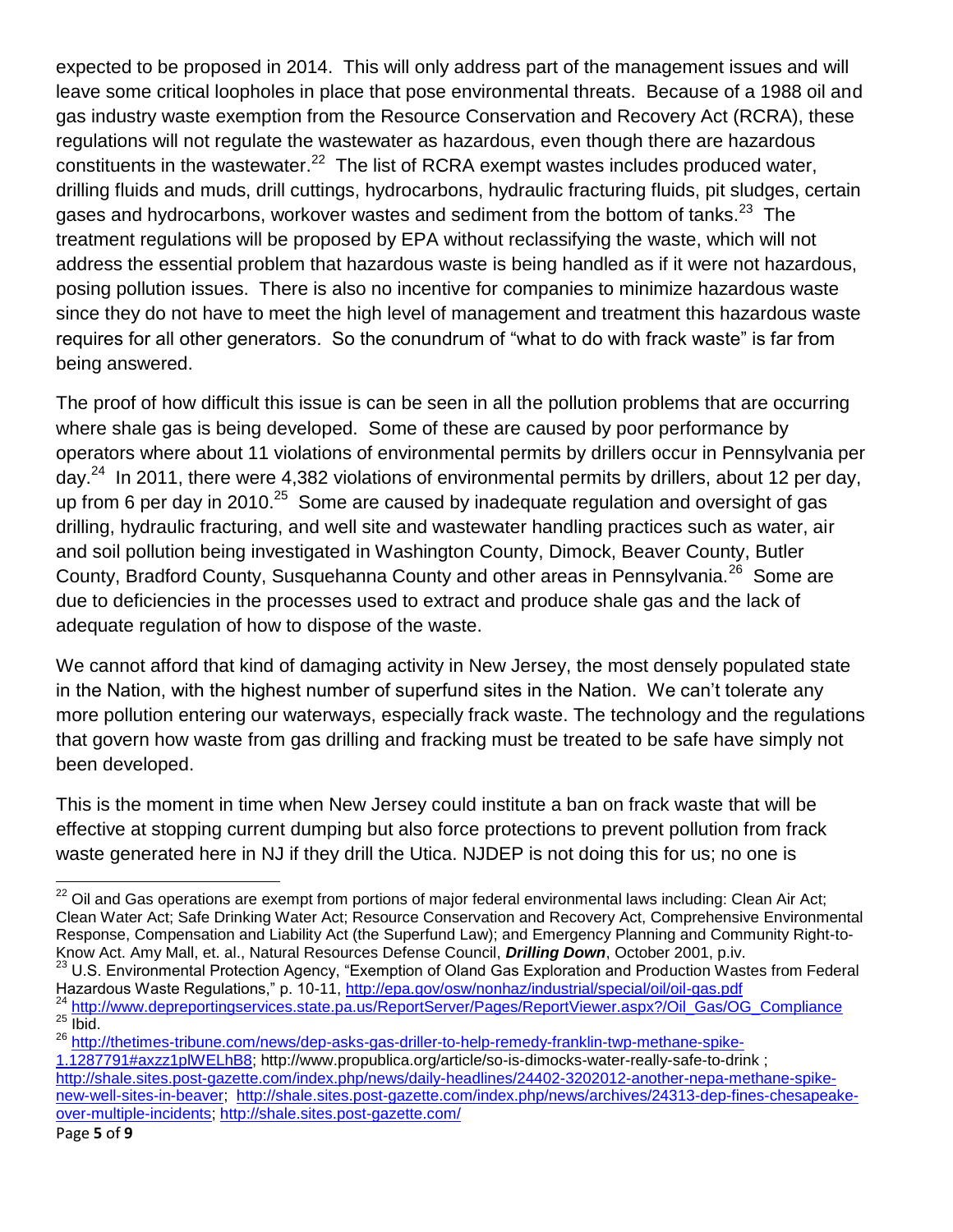stepping up to prevent pollution from frack waste here and now. We need the Legislature to affect a ban on the discharge, disposal, processing and long term storage in New Jersey. We need you to have our backs.

\_\_\_\_\_\_\_\_\_\_\_\_\_\_\_\_\_\_\_\_\_\_\_\_\_\_\_\_\_\_\_\_\_\_\_\_\_\_

# **Memorandum on Frack Waste Disposal in New Jersey**

**From**: Tracy Carluccio, Deputy Director Delaware Riverkeeper Network

**Date**: June 13, 2012 (updated)

**RE**: Waste produced by hydraulic fracturing for gas and oil being disposed of in New Jersey

The following information about Clean Earth facilities and LORCO has been gleaned from public websites and the websites of Pennsylvania Department of Environmental Protection (PADEP) and New Jersey Department of Environmental Protection (NJDEP). The information about Dupont was gathered from Freedom of Information Act requests filed by Delaware Riverkeeper Network (DRN) that yielded documents from the Delaware River Basin Commission.

PADEP routinely discloses information about the fate of waste produced during the hydraulic fracturing process for Marcellus Shale gas production in the State on their website, including the name of the operator and location where the waste was produced, the type of waste, the facility and location where the waste was sent for disposal, and the amount of waste produced. <https://www.paoilandgasreporting.state.pa.us/publicreports/Modules/Waste/WasteHome.aspx> Operators are required as part of their permit obligations to file reports on this activity with PADEP, which provides the data that is reported publicly. Currently they are showing waste movement for the July 2011 to December 2011 period and prior periods. According to the website, data for 2012 will not be released until this six month reporting period has ended. Therefore, the Jan 2012 - Jun 2012 data will not be released until the end of June 2012.

#### **Three facilities in New Jersey have or are still accepting waste directly from hydraulic fracturing operations in Pennsylvania's Marcellus Shale according to PADEP reports.**

**For the July 2011-Dec 2011 period**, there were 3 facilities in New Jersey that received waste from Pennsylvania's Marcellus shale development: **1) Clean Earth of Carteret, 2) Clean Earth of North Jersey and 3) LORCO Petroleum Services.**

## **CLEAN EARTH**

The Clean Earth facilities (locations in Kearny and Carteret shown below) are receiving **drill cuttings** from Marcellus Shale (primarily from Cabot Oil & Gas and WPX Energy) and then appear to be dumping them in landfills. These drill cuttings are traveling a long way to Clean Earth (from northeastern and western PA to eastern NJ). A letter and Open Public records Act request is being filed with NJDEP to get more details about the disposal of this waste.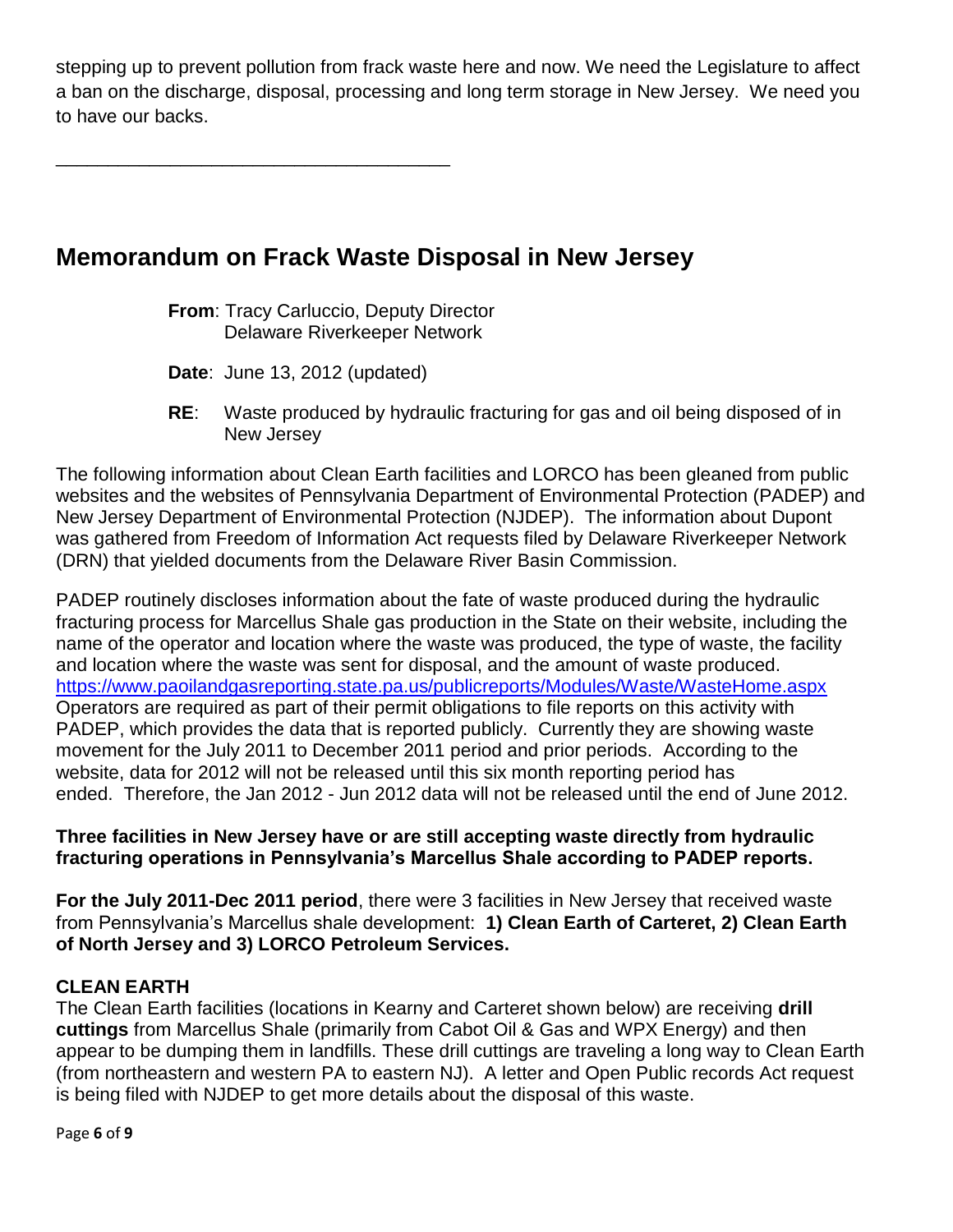Here is the Company profile from their website:

**Clean Earth Inc.** is one of the nation's largest specialty waste companies providing recycling and remediation services to energy, infrastructure, commercial and industrial customers along the East Coast of the United States. Headquartered in Hatboro, Pa., it operates a network of 10 full-service facilities from New York through Florida that handle more than three million tons of material annually.

#### Corporate Office

Clean Earth Inc. 334 South Warminster Road Hatboro, PA 19040 Tel: 215 734-1400 Fax: 215.734.1417 President/CEO: Chris Dods

#### **1. Clean Earth of North Jersey**

Clean Earth of North Jersey, Inc. (Clean Earth) owns and operates a commercial solid and hazardous waste treatment, storage, and transfer facility on Block 289, Lots 14, 14A, and 14R in the Town of Kearny. This type of operation has been conducted at the site since 1984. Clean Earth of North Jersey is a subsidiary of Clean Earth, Inc.

US EPA ID No: NJD 991291105

Capacity: Hazardous waste: 249,500 gallons (or tons equivalent); Non-hazardous/industrial waste: 2,800 tons per day

Description of Site in Kearny: **[http://www.cleanearthinc.com/attachments/download/CENJ\\_Compliance\\_Manual\\_](http://www.cleanearthinc.com/attachments/download/CENJ_Compliance_Manual_Sept_2010sm.pdf) [Sept\\_2010sm.pdf](http://www.cleanearthinc.com/attachments/download/CENJ_Compliance_Manual_Sept_2010sm.pdf)**

Facility Address: 105 Jacobus Avenue Kearny, New Jersey 07032

Mailing Address: 115 Jacobus Avenue Kearny, New Jersey 07032 Tel: (973) 344-4004 Fax: (973) 344-8652

**PADEP records show that a total of 737.92 barrels (30,786 gallons) of "drilling waste" or drilling mud was taken to Clean Earth of North Jersey between July and December 2011. The waste was from Susquehanna County, PA produced by WPX Energy Appalachia, LLC.** [https://www.paoilandgasreporting.state.pa.us/publicreports/Modules/Waste/WasteByWasteFacility](https://www.paoilandgasreporting.state.pa.us/publicreports/Modules/Waste/WasteByWasteFacility.aspx) [.aspx](https://www.paoilandgasreporting.state.pa.us/publicreports/Modules/Waste/WasteByWasteFacility.aspx)

EPA records for Clean Earth of North Jersey show 3 Notices of Violation or Informal Enforcement for RCRA violations on 05/15/2008; 08/07/2009; and 10/24/2011(five year history). EPA records

Page **7** of **9**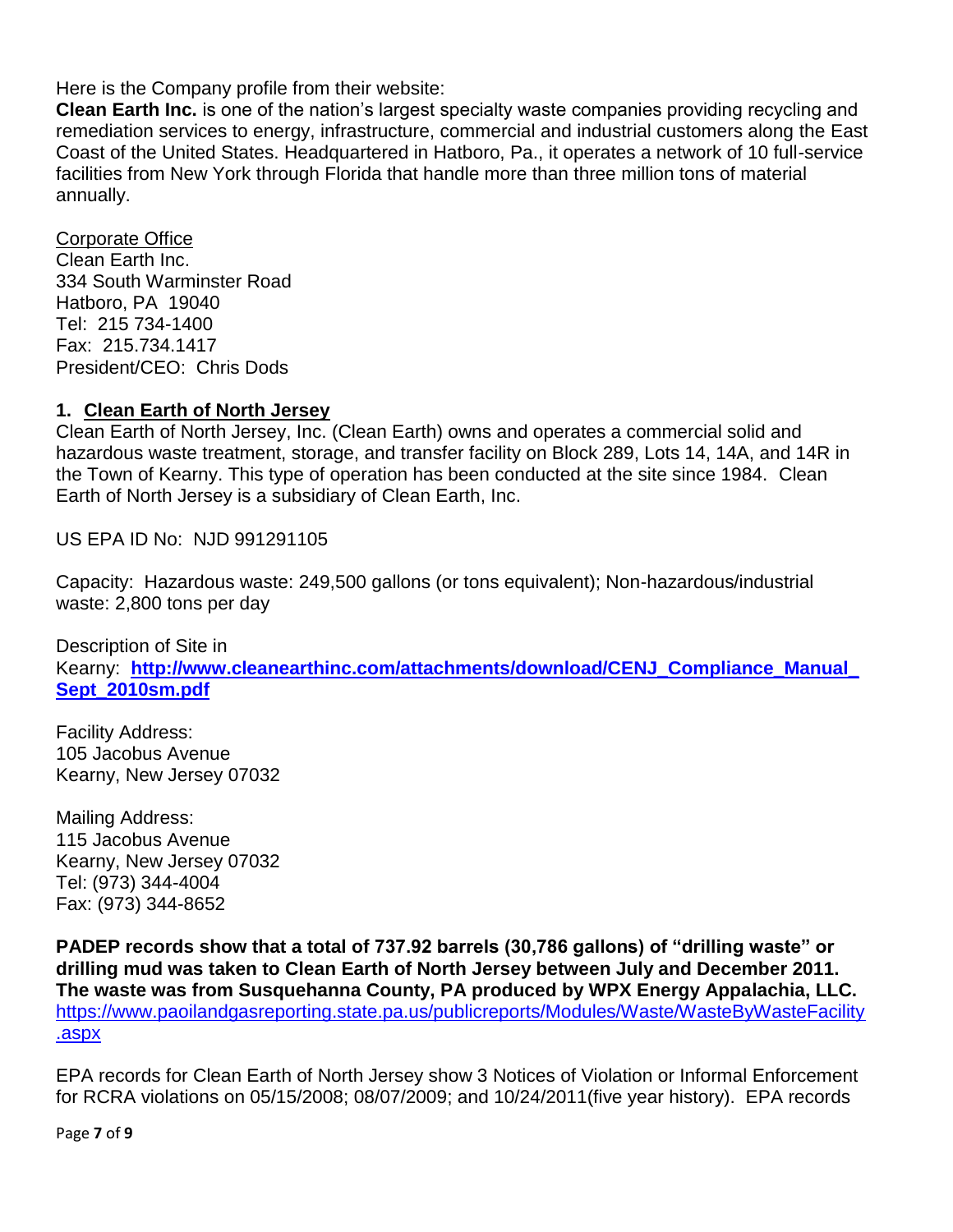show 1 Formal Enforcement Action for TSCA by EPA on 09/30/2003 for "Notice of Noncompliance" on with \$00 penalty (five year history). These records also show 2 Formal Enforcement Actions for RCRA by New Jersey for Compliance Orders on 08/05/2008 (initial) and 09/11/2008 (final) with \$35.000 penalty and 2 Formal Enforcement Actions for RCRA by New Jersey for Compliance Orders on 11/13/2009 (initial) and 02/02/2010 (final) with \$2,700 penalty (five year history). [http://www.epa-echo.gov/cgi](http://www.epa-echo.gov/cgi-bin/get1cReport.cgi?tool=echo&IDNumber=110000492002)[bin/get1cReport.cgi?tool=echo&IDNumber=110000492002](http://www.epa-echo.gov/cgi-bin/get1cReport.cgi?tool=echo&IDNumber=110000492002)

EPA has on on-line filing of a description of Clean Earth of North Jersey's facility at [http://oaspub.epa.gov/enviro/fii\\_query\\_dtl.disp\\_program\\_facility?pgm\\_sys\\_id\\_in=NJD991291105&](http://oaspub.epa.gov/enviro/fii_query_dtl.disp_program_facility?pgm_sys_id_in=NJD991291105&pgm_sys_acrnm_in=RCRAINFO) [pgm\\_sys\\_acrnm\\_in=RCRAINFO](http://oaspub.epa.gov/enviro/fii_query_dtl.disp_program_facility?pgm_sys_id_in=NJD991291105&pgm_sys_acrnm_in=RCRAINFO)

## **2. Clean Earth of Carteret**

Clean Earth of Carteret, Inc. (CEC) is the first fixed based bioremediation facility permitted in the state of New Jersey and the largest of its design in the U.S. The facility uses a proven biological system that removes petroleum hydrocarbons from soil. The system is comprised of elements unique to our process: a proprietary nutrient, an engineered blend of bacteria chosen for their ability to quickly and effectively metabolize organic contaminates.

NJ approved Class B Recycling Facility for PCS Waste (Non Hazardous Petroleum Waste) NJ Class B Recycling Permit#: 132310 NJ Solid Waste Permit #: CBG080002 Capacity: 13,500 tons/week

Mailing Address: 24 Middlesex Avenue Carteret, New Jersey 07008 County: Middlesex Tel: 732 541-8909 Fax: 732 541-8105

**PADEP records show that a total of 478.90 tons of drill cuttings were sent to Clean Earth of Carteret between July and Dec 2011. 341.90 tons were from Susquehanna County, PA produced by Cabot Oil and Gas Corporation; 137.00 tons were from Wyoming County, PA produced by Citrus Energy Corporation.**

[https://www.paoilandgasreporting.state.pa.us/publicreports/Modules/Waste/WasteByWasteFacility](https://www.paoilandgasreporting.state.pa.us/publicreports/Modules/Waste/WasteByWasteFacility.aspx) [.aspx](https://www.paoilandgasreporting.state.pa.us/publicreports/Modules/Waste/WasteByWasteFacility.aspx)

# **3. LORCO Petroleum Services, Inc.**

Mailing Address: 450 South Front Street Elizabeth, NJ 07202 Phone: 800-734-0910 Fax: 908-820-8412 <http://www.lorcopetroleum.com/>

PADEP reported the shipment of **2,500 barrels (105,000 gallons) of "drilling fluid"** to LORCO in Elizabeth, NJ produced by Cabot Oil and Gas Corporation in Dimock, Susquehanna County,